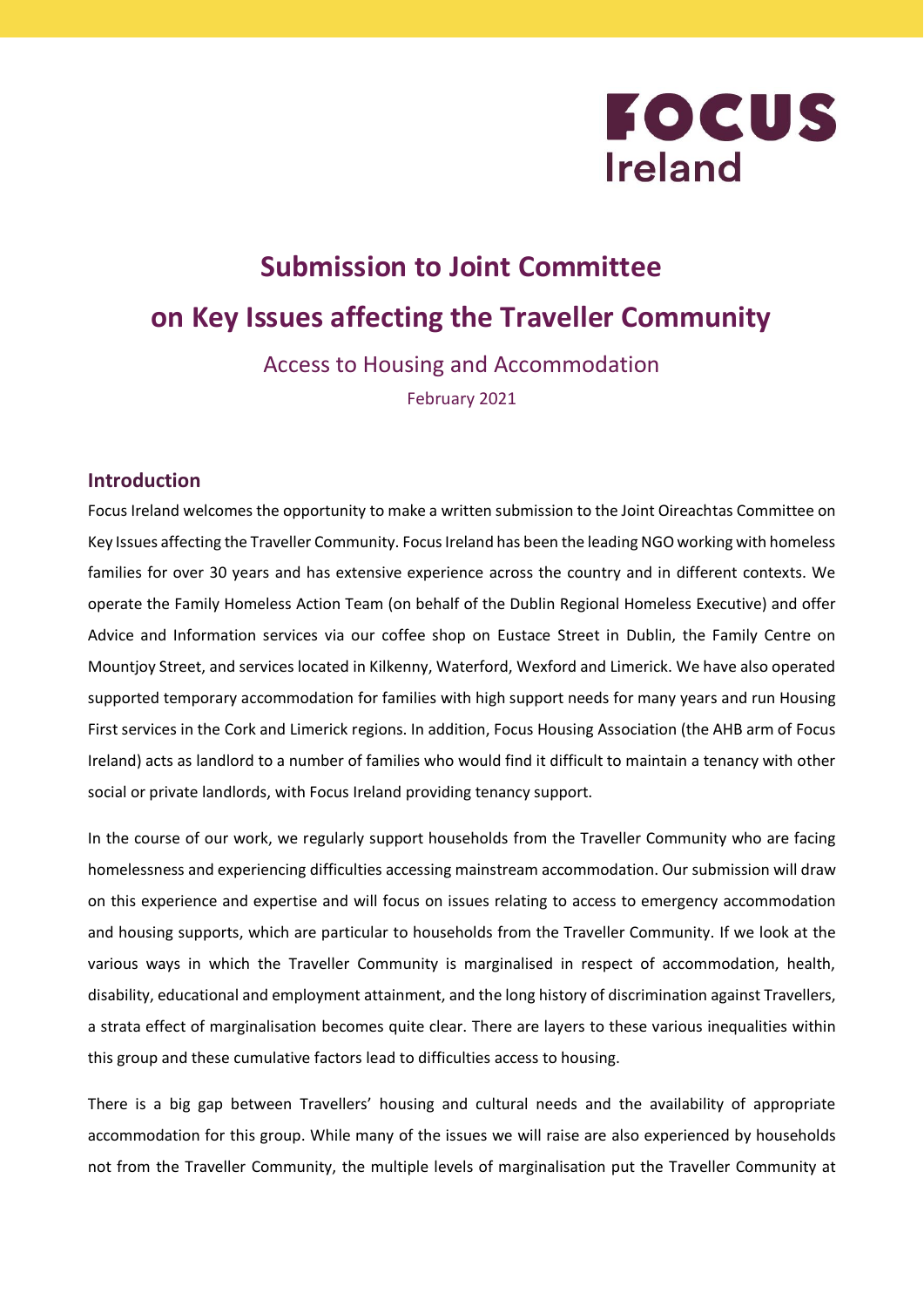particular risk of (a) an experience of homelessness; and (b) difficulties accessing homeless services and later exiting homelessness.

# **1. An Absence of Specific Data**

1

Census data from 2016 shows that Irish Traveller households had a lower home ownership rate than the general population, with 1 in 5 (20%) households owning their home compared to over two-thirds (67.6%) for the general population. Overcrowding in accommodation was also notable, with nearly two in five Irish Traveller households (39%) having more personsthan rooms compared with lessthan 6% of total households in Ireland.



While Irish Travellers make up less than 1% (0.66%) of the population, they account for nearly 8% (517 out of 6,906) of homeless people according to the 2016 Census. Research carried out by IHREC and the ESRI in 2018 found that this figure is closer to  $9\%$ .<sup>1</sup>

Despite this notable difference, there continues to be a persistent lack of data in respect of the Traveller Community's experience of homelessness. The specific needs, accommodation patterns, pathways into homelessness and distinct characteristics of the Traveller Community need to be identified, monitored and analysed in order to facilitate reforms to the current policy approach. The Expert Report on Traveller Accommodation published in July 2019 included a call for:

*"an in-depth nationwide survey of the characteristics of the Traveller population, their location and accommodation, commissioned from an independent, expert provider. This survey would provide more*

<sup>1</sup> Grotti, Russell, Fahey & Maitre (2018) *'Discrimination and Inequality in Housing in Ireland',* https://www.ihrec.ie/app/uploads/2018/06/Discrimination-and-Inequality-in-Housing-in-Ireland..pdf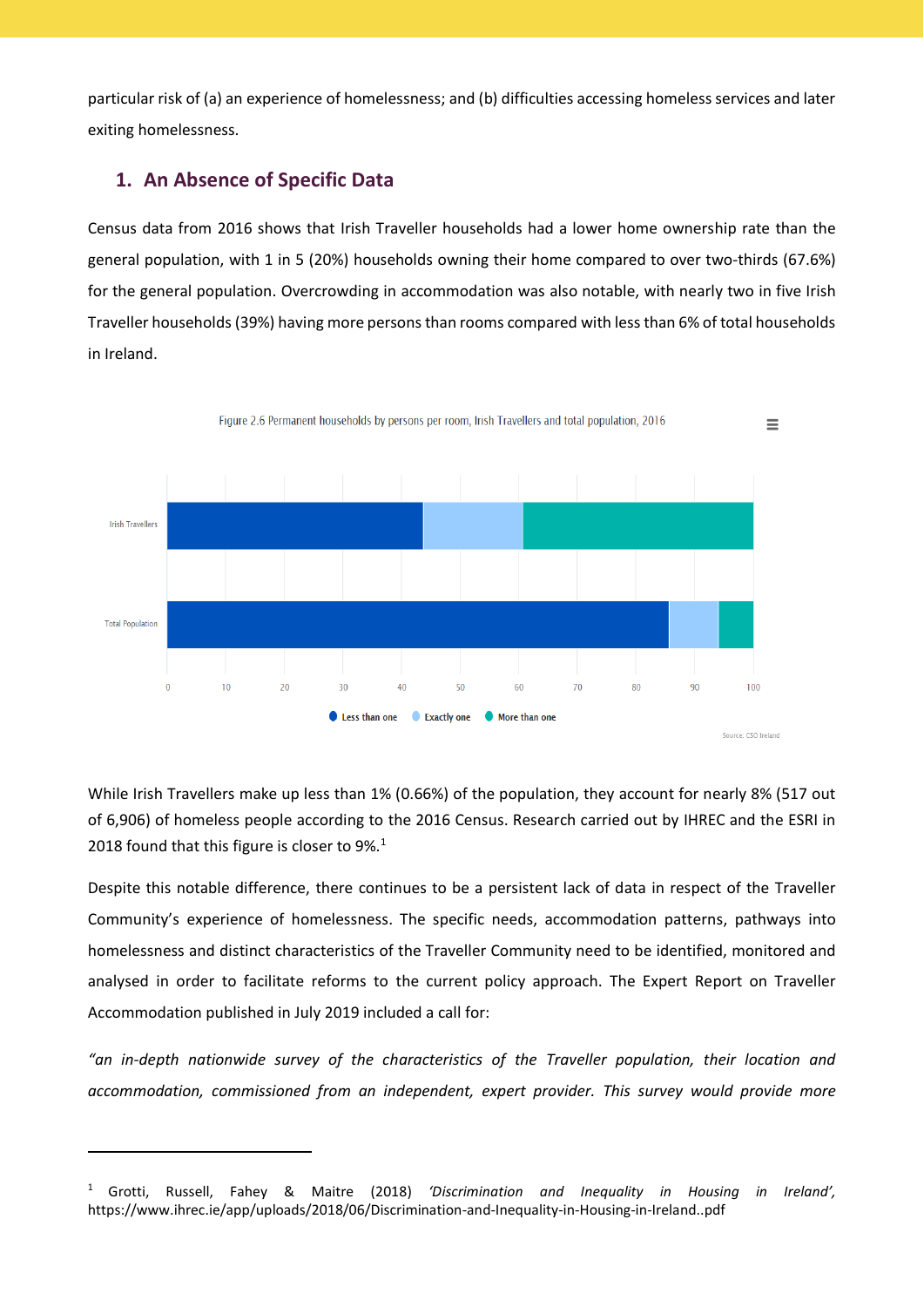*detailed information on Travellers' mobility patterns, family formation, existing accommodation tenure and conditions, and future accommodation preferences."<sup>2</sup>*

The monthly homeless reports published by the Department of Housing, Local Government and Heritage do not distinguish households from the Traveller Community. There is also a lack of qualitative research and information on the experiences and the impact inappropriate housing for their needs is having on the Traveller Community. This lack of data leads to a situation where households from the Traveller Community can experience more difficulties accessing emergency accommodation and can spend longer periods of time in emergency accommodation due to difficulties sourcing appropriate alternative accommodation.

Focus Ireland recommends that all housing application forms (including the local authority social housing assessment and HAP applications) include an ethnic identifier which would allow for the collection of data in respect of the specific needs of the Traveller Community and which would allow for fuller analysis of the ways in which our current approach to homelessness is disproportionately impacting this community.

# **2. Key issues affecting the Traveller Community in accessing housing and homeless accommodation**

In our experience, many of the issues which affect the Traveller Community are also experienced by other groups; however, the striking aspect is that households from the Traveller Community often face all of these issues at once. This creates an additional complexity when supporting this group, with support needs often higher than for other households in a similar position. Mapping this higher support need and ensuring that an appropriate level of caseworker assistance is in place will help to resolve the greater complexities faced by these households when seeking housing.

The following is a list of key issues, identified from our case work and the experience of frontline staff, which place Traveller households at higher risk of experiencing homelessness or becoming trapped in homeless services. This list is by no means complete and, again, we would highlight the need for comprehensive research in this area as recommended by the Expert Group on Traveller Accommodation.

#### **a) Private rental market as primary pathway out of homelessness**

Increasing reliance on private rental accommodation (via HAP/HHAP/RAS) as a route out of emergency accommodation presents particular difficulties for households from the Traveller Community. The highly competitive nature of the private rental sector, the size of available units, the geographic location of rental

1

 $2$  Traveller Accommodation Expert Review, July 2019, page vii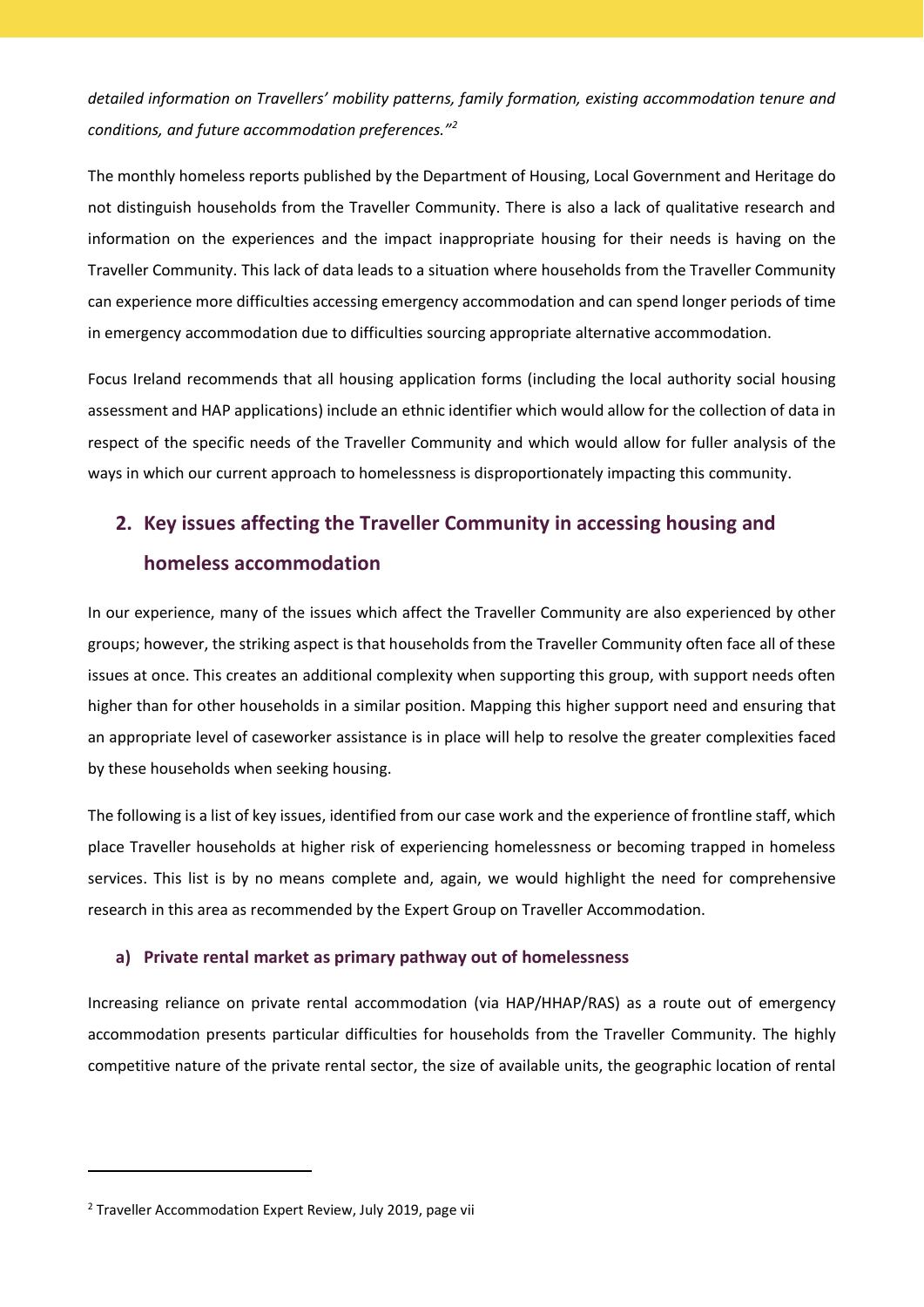units, requirements of rental histories, as well as discrimination on the part of prospective landlords, all combine to create particular barriers for the Traveller Community.

Almost 75% of exits from homelessness are via HAP tenancies currently, which means that private rental tenancies are a far more common pathway out of homelessness than local authority or AHB accommodation.<sup>3</sup> However, for the reasons outlined above, HAP is often not a realistic option for such households, leaving them at risk of becoming trapped in emergency accommodation for long periods of time. While the HAP scheme has provided routes out of homelessness for households in 2020, there are an increasing number of single person households and families with more complex needs spending long periods of time in homelessness. Front-line experience suggests that, in part, this is due to households from the Traveller Community experiencing greater levels of discrimination in the private rental market. They are almost ten times as likely to report discrimination in access to housing, even after education and labour market status are held constant.<sup>4</sup>

#### **a) Social housing stock and family size**

Unsurprisingly, this means that, in 2016, 48% of Traveller households were social renters (local authority or voluntary housing body) compared to 9% of all households/individuals. The discrimination faced by the Traveller Community means that local authorities typically prioritise Traveller households on Housing Lists for mainstream accommodation, as well as operating separate lists for traveller-specific accommodation. However, given the lack of mainstream social housing, as well as the severe shortage of Traveller-specific accommodation, this priority in theory does not always compensate, in practice, for the lack of access to the private rental market or an inability to secure home ownership. For example, in 2019, of a total over almost 850 Band 1 lettings only 18 households with Traveller priority on the Dublin City Council waiting list received a letting.<sup>5</sup>

One of the problems is the shortage of social housing stock of accommodation large enough to accommodate larger families. More than 1 in 4 Irish Traveller households had 6 or more persons compared with less than 1 in 20 households in the State overall.<sup>6</sup> Within the Traveller Community, it is common to marry and form new family units at a younger age, resulting in a high growth rate in the number of families, which in turn increases

.

<sup>&</sup>lt;sup>3</sup> gov.ie - Homeless Quarterly Progress Report for Q4 2020 [\(www.gov.ie\)](https://www.gov.ie/en/publication/3a843-homeless-quarterly-progress-report-for-q4-2020/)

<sup>4</sup> Grotti, Russell, Fahey & Maitre (2018) *'Discrimination and Inequality in Housing in Ireland',* https://www.ihrec.ie/app/uploads/2018/06/Discrimination-and-Inequality-in-Housing-in-Ireland..pdf <sup>5</sup> HOUSING REPORT JANUARY 2020.pdf [\(dublincity.ie\)](https://councilmeetings.dublincity.ie/documents/s27189/HOUSING%20REPORT%20JANUARY%202020.pdf)

<sup>&</sup>lt;sup>6</sup> Irish Travellers - [Socio-economic](https://www.cso.ie/en/releasesandpublications/ep/p-cp8iter/p8iter/p8itseah/) Aspects and Housing - CSO - Central Statistics Office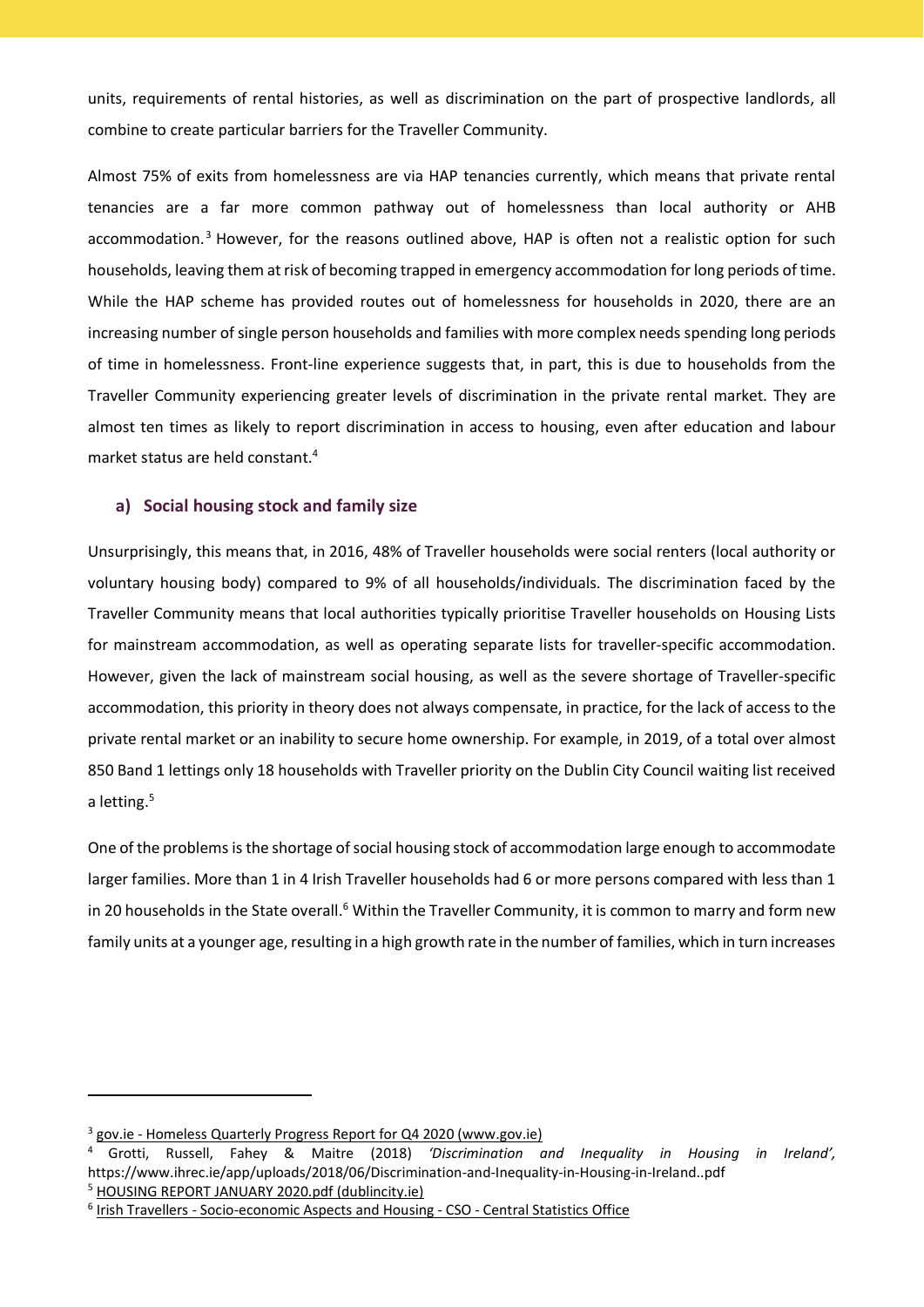the demand for housing. Only 4% of new social housing units in Dublin City Council and Cork City Council areas comprised four or more bedrooms. 7

This can result in larger families becoming trapped in emergency accommodation while they wait for a unit to become available. Even where Traveller households have priority for allocations, they will not necessarily be the first to receive an available unit due to the nature of the social housing stock. Simply put, the social housing stock is often too small to accommodate larger family sizes so such families are skipped on the list. In order to address this problem, it's crucial that local authorities ensure new social housing projects reflect the demographic needs of those currently on their social housing lists.

## **b) Establishing local connection;**

The requirement to establish a local connection when applying to a local authority for housing or emergency accommodation presents a serious barrier to access for the Traveller Community. The local connection test is applied regardless of a person's background, but it can have a stronger impact on the Traveller Community due to their distinct cultural identity and the nomadic lifestyles of .8

Due to the delegation of responsibility for homelessness to local authorities, it can be difficult to facilitate any movement needs or any requirement of geographic flexibility which may present for a household accessing homeless services or needing to transfer between different local authority housing lists. Again, this is an experience common to all households but the effect can produce particular hardships for the Traveller Community due to the distinct cultural identity of this community. A rights-based approach would allow for greater flexibility on geographic placement and transfers between housing lists.

Focus Ireland recommends that a review of the application of the local connection test by local authorities is carried out. We also recommend that, in accordance with the Public Sector Duty under section 42 of the IHREC Act 2014<sup>9</sup>, local authorities should have regard to the potentially discriminatory impact of such a requirement on the Traveller Community.

## **c) Overcrowded conditions/unserviced sites;**

1

<sup>&</sup>lt;sup>7</sup> Spending Review 2020 Analysis of Social Housing Build Programme COLM FARRELL AND DANIEL 'CALLAGHAN HOUSING,LOCAL GOVERNMENT AND HERITAGE VOTE,AND IGEES UNIT OCTOBER 2020, see page 13, table 5. (https://igees.gov.ie/wp-content/uploads/2020/11/Analysis-of-Social-Housing-Build-Programme.pdf)

<sup>8</sup> A Brief History of the [Insitutionalisation](https://www.iccl.ie/news/whrdtakeover/) of Discrimination Against Irish Travellers - Irish Council for Civil Liberties (iccl.ie) <sup>9</sup> Irish Human Rights and Equality Commission Act 2014, Section 42 [\(irishstatutebook.ie\)](http://www.irishstatutebook.ie/eli/2014/act/25/section/42/enacted/en/html)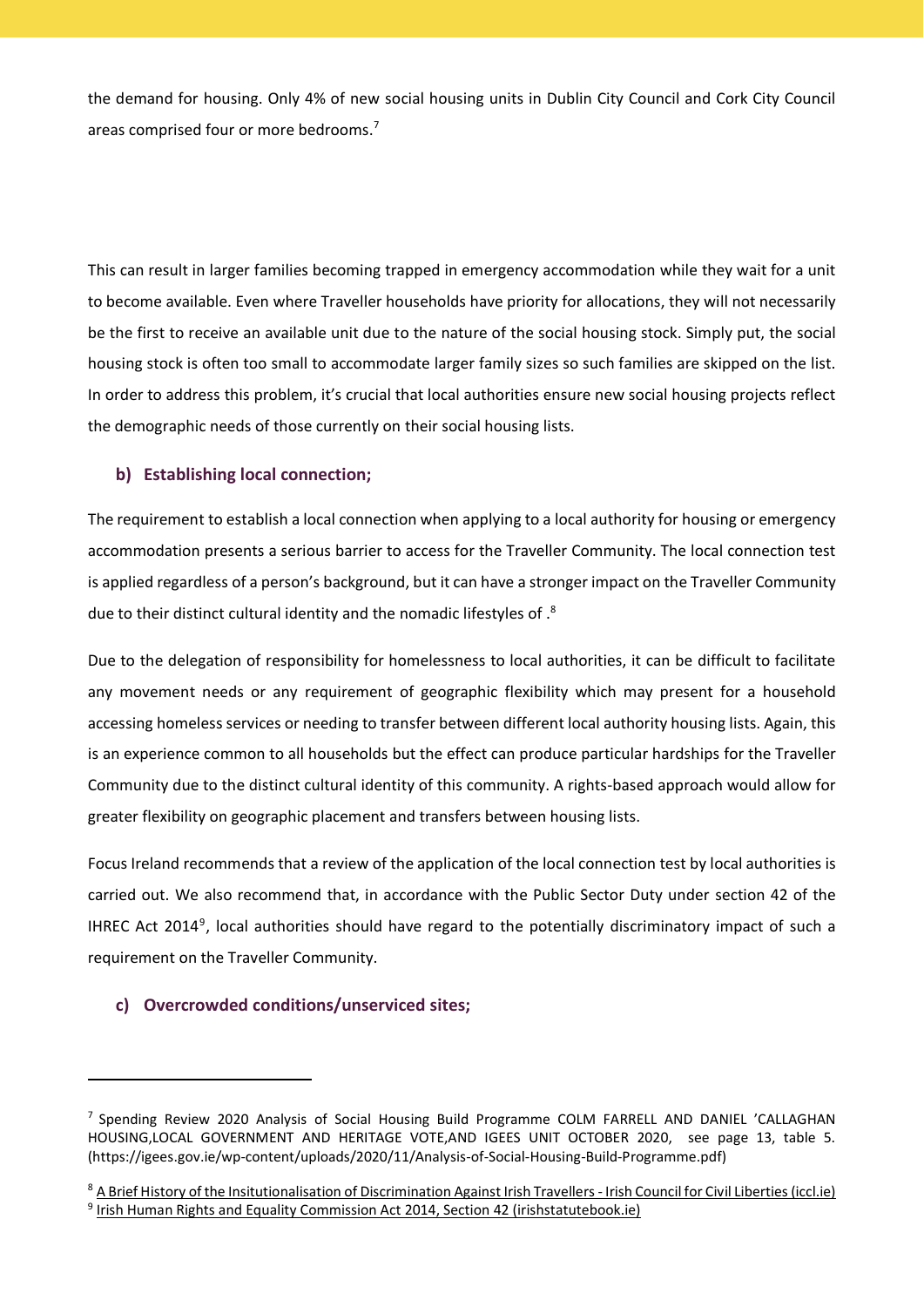One of the main pathways into homelessness reported to Focus Ireland is overcrowding in accommodation or an untenable situation where a household wasliving in an unserviced site or caravan and could not remain there on health and safety grounds.

This is reflected in available data which shows that Traveller households are much more likely to experience overcrowding. Nearly two in five Irish Traveller households (39%) had more persons than rooms compared with less than 6% of all households.<sup>10</sup>



The under provision of Traveller-specific accommodation exacerbates such situations, as doesthe continuing prevalence of unaffordable rents and the lack of available or appropriate social housing.

#### **d) Literacy**

1

In our experience, issues with literacy can affect people's ability to engage with housing applications and can lead to distress and frustration when attempting to navigate bureaucratic systems such as the housing list. Additional time and support are needed to ensure that literacy is not a barrier to accessing housing; however, such support is often not available. Again, this reflects the ongoing structural disadvantages which the Traveller Community face and need to be proactively addressed. CSO figures from 2016 show that just 13.3 per cent of Traveller females were educated to upper secondary or above compared with 69.1 per cent of the general population and nearly 6 in 10 Traveller men (57.2%) were educated to at most Primary level in sharp contrast to the general population  $(13.6%)$ .<sup>11</sup> The data, as well as frontline experience from case

<sup>&</sup>lt;sup>10</sup> Irish Travellers - [Socio-economic](https://www.cso.ie/en/releasesandpublications/ep/p-cp8iter/p8iter/p8itseah/) Aspects and Housing - CSO - Central Statistics Office

<sup>&</sup>lt;sup>11</sup> Irish Travellers - [Socio-economic](https://www.cso.ie/en/releasesandpublications/ep/p-cp8iter/p8iter/p8itseah/) Aspects and Housing - CSO - Central Statistics Office